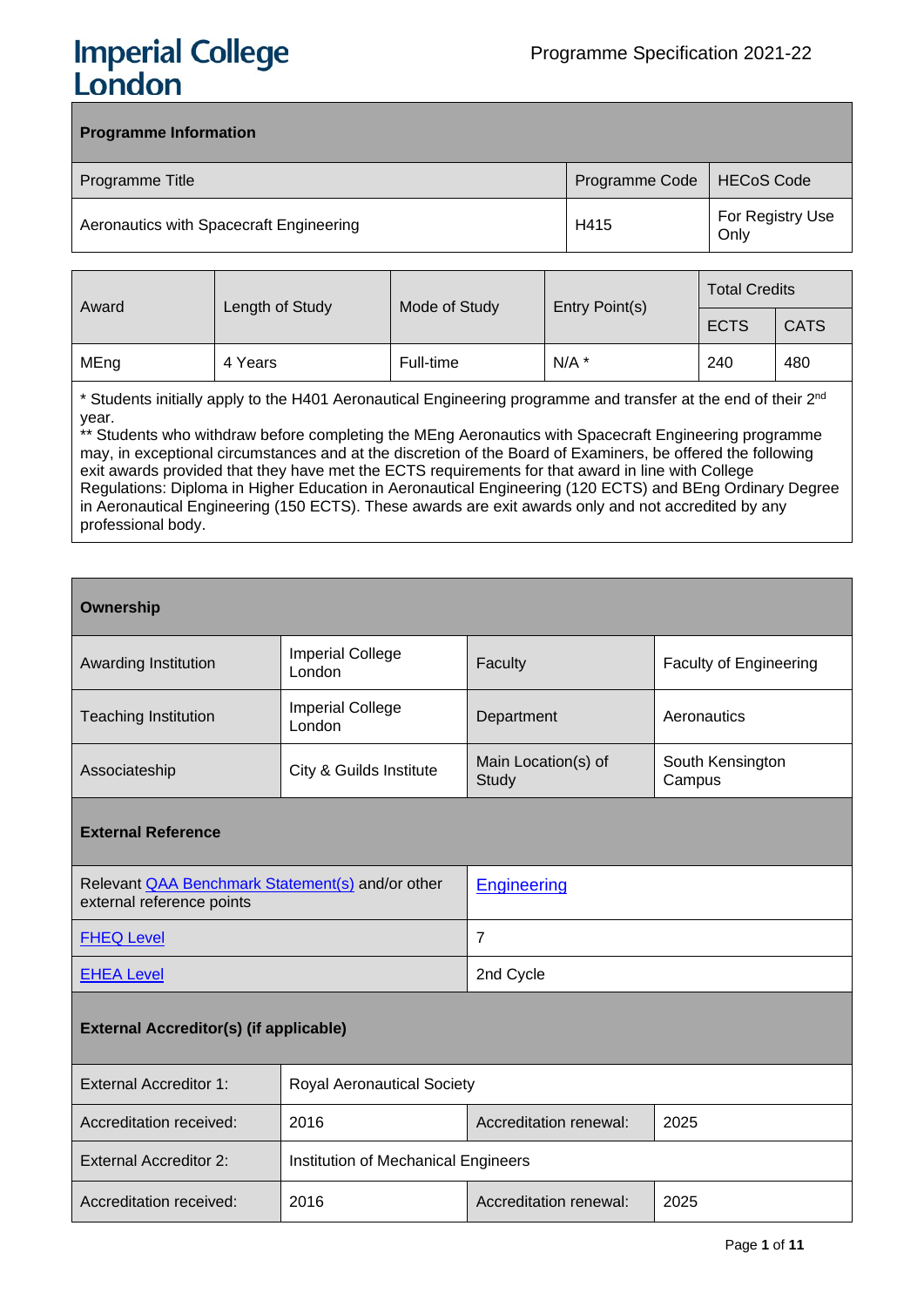| <b>Collaborative Provision</b>                           |                    |                                                     |                       |  |  |
|----------------------------------------------------------|--------------------|-----------------------------------------------------|-----------------------|--|--|
| Collaborative partner                                    | Collaboration type | Agreement effective<br>date                         | Agreement expiry date |  |  |
| N/A                                                      | N/A                | N/A                                                 | N/A                   |  |  |
| <b>Specification Details</b>                             |                    |                                                     |                       |  |  |
| Programme Lead                                           |                    | Dr Errikos Levis, Director of Undergraduate Studies |                       |  |  |
| Student cohorts covered by specification                 |                    | 2021-22 entry                                       |                       |  |  |
| October 19<br>Date of introduction of programme          |                    |                                                     |                       |  |  |
| Date of programme specification/revision<br>October 2021 |                    |                                                     |                       |  |  |

# **Programme Overview**

The Department of Aeronautics aims to provide a programme that trains and prepares the future leaders in aerospace and related engineering disciplines. This is done through an integrated programme of study wherein you will engage with the constituent engineering disciplines in aerospace from the first week of the first year. We strongly believe that this is the most appropriate approach to train engineers of the highest quality in the 21<sup>st</sup> century, and as such the degree programme does not include a general engineering foundation.

As a graduate of our programme you will not only be able to demonstrate technical and professional leadership skills in your field, but will also be adaptable and therefore well-suited to careers in both the industrial and service sectors. Additionally, you will be able to both demonstrate and apply your knowledge and skills to problems relevant to modern engineering practice in both general terms and in discipline-specific terms.

The key programme aims are:

- To provide you with a solid technical basis in all the key areas of the modern discipline-specific Engineering profession through delivery of a coherent, coordinated and balanced degree programme, integrating core engineering science with its application, both practically and computationally.
- To provide you with an appreciation of the conceptual and creative aspects of design; to develop your ability to incorporate concepts into the design of new products or processes and deal with an inherent level of uncertainty.
- To inculcate an understanding of professional behaviour, including your ability to communicate ideas and findings, plan and organise your work and work effectively within diverse teams.

Across the first three years of the degree you will develop a strong grounding in the three disciplinary pillars of aerospace engineering; aerodynamics, lightweight structures and structural mechanics, and flight mechanics and control. Each year, the relevant modules will build on your previous knowledge and skills, introducing increasingly advanced content, concentrating on both the underlying theory and its application. Applications in each disciplinary area will range from performing theoretical back-of-the-envelope calculations, to numerical computations (using commercial Computational Fluid Dynamics or Finite Element packages) and conducting experiments using the Department's wind tunnels, mechanical testing labs, and full-motion flight simulator. In addition to Departmental facilities, in the second year, you will have the opportunity to attend the National Flying Laboratory flight-testing course.

In each of the first three years of your studies, the interplay between disciplinary areas will be explored through multidisciplinary design-build-test exercises, where you will work within a team of your peers to devise creative, optimized solutions that meet customer specifications. As you progress through the programme, these tasks will become increasingly complex and open-ended, culminating in the third year Group Design Projects, where you will work as a member of a large design team, mirroring an industrial design office environment, to produce a complete space vehicle or system design. In recent projects students have designed horizontal and vertical launch systems and a manned mission to Mars.

In support of the above, in the first two years of your studies you will further follow classes to develop your competence in mathematics, computer programming and the use of computers for the implementation of numerical methods.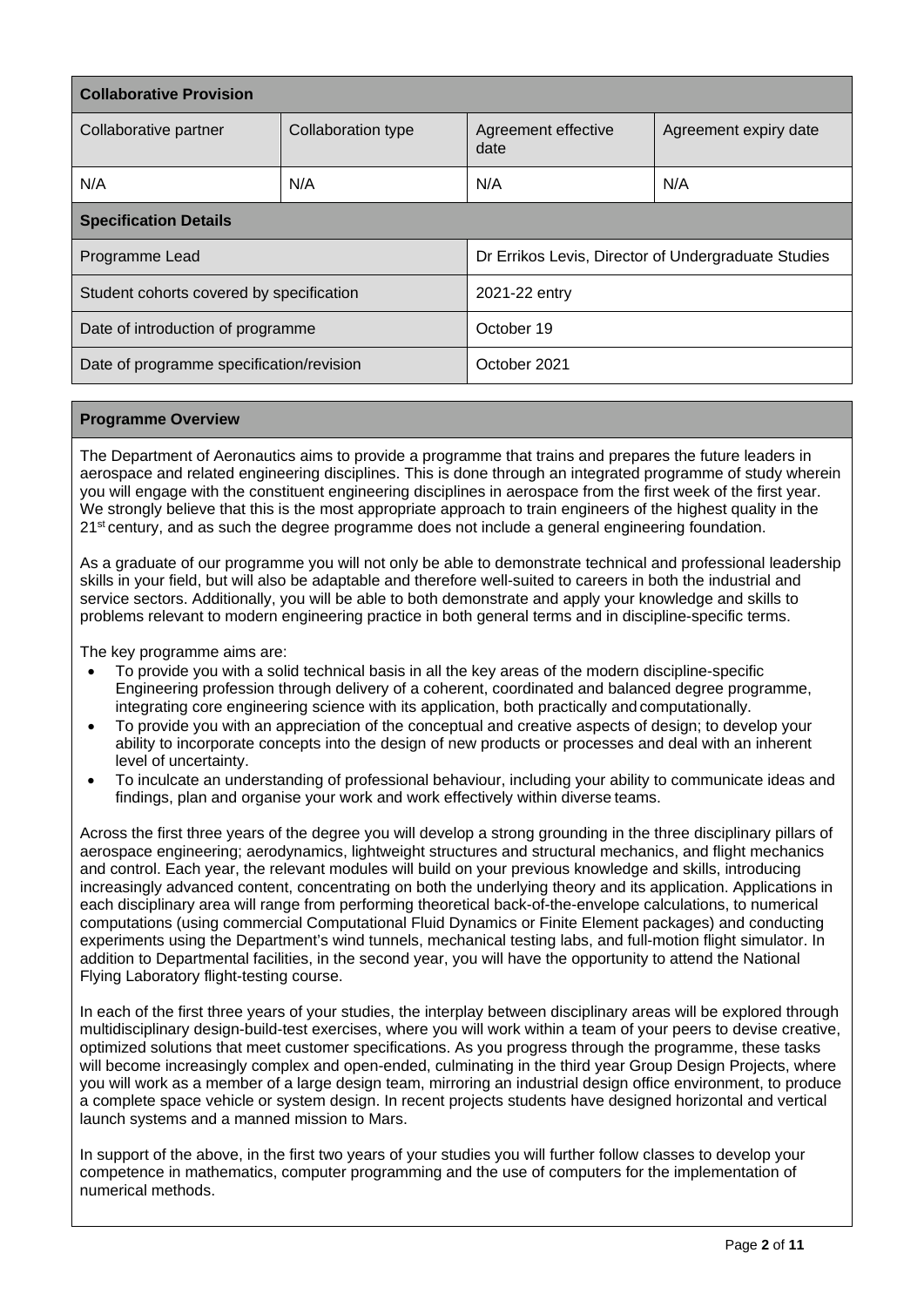As a student on the Spacecraft Engineering stream, you will be able to further tailor your studies to reflect your individual areas of interest within aerospace and related disciplines by selecting from wide collection of optional modules and will be required to select at least three spacecraft specific elective modules in their third and fourth year of studies. The option to choose from a limited list of electives offered by other Engineering Departments is also available.

You will also complete an individual research project in a space related area of research, either working with one of the Department's specialist researchers and academics and their research group, or by undertaking an external project working with an internationally leading engineering company, typically at their site. External projects are assessed jointly by your industrial supervisor and academics from within the Department.

In addition to external projects, the department maintains very close contact with industry through a joint academic-industry advisory board, comprising of senior members from a wide variety of UK engineering companies that are influential in the aerospace sector and that constitute engineering career destinations for the student cohort (Airbus, ARA, BMT Fluid Mechanics Ltd, BAE Systems, QinetiQ, Rolls-Royce, Mercedes AMG F1, Jaguar Land Rover). You will have the opportunity to interact with industry through a number of talks and seminars, specific lectures, and projects. For example, visiting industrial speakers are invited each year to present either short lunch-time talks to all undergraduates on their experiences, or to contribute to one of the modules on offer, enriching the syllabus with their industrial perspective and experiences.

# **Learning Outcomes**

By the end of the four-year MEng programme you will have

- 1. a comprehensive knowledge and understanding of the scientific, mathematical, statistical, and computational principles, methods, and models relevant to the analysis of aerospace engineering problems;
- 2. a comprehensive knowledge and understanding of the historical, current and developing (future) technologies, materials, equipment and processes in, and relevant to, the field of aerospaceengineering;

and will be able to

- 3. recognise the commercial, economic and social context of aerospace engineering processes, the need for professional and ethical conduct in engineering management techniques, including project and change management, and the requirement to promote sustainable development;
- 4. apply and integrate fundamental knowledge to investigate new and emerging technologies in aeronautics and effectively communicate your findings;
- 5. identify, apply and integrate the knowledge necessary, in order to propose creative solutions to complex, interdisciplinary, open-ended problems in aerospace and related disciplines, effectively working with uncertainty;
- 6. identify and critically analyse aerospace engineering processes, systems and components, using appropriate analytical, quantitative and computational methods, and modelling techniques;
- 7. plan and carry out experimental work, identifying the most appropriate approach and equipment, utilising relevant practical and laboratory skills, considering health, safety and risks;
- 8. develop a comprehensive knowledge and understanding of design processes, as well as their effective planning and management, in order to generate innovative designs;
- 9. work effectively within diverse, multicultural, interdisciplinary teams;
- 10. identify and evaluate business, customer and user needs, as well as key design constraints including legal, social, environmental, ethical and commercial requirements in an engineering context;
- 11. plan, monitor and improve upon a personal programme of work, including the ability to undertake effective self-learning and evaluate and improve personal performance and self-efficacy as the foundation for lifelong learning and continuous personal development;

Prior to the completion of the complete programme of study, these learning outcomes will be achieved only partially, up to a level appropriate for the relevant exit degree level.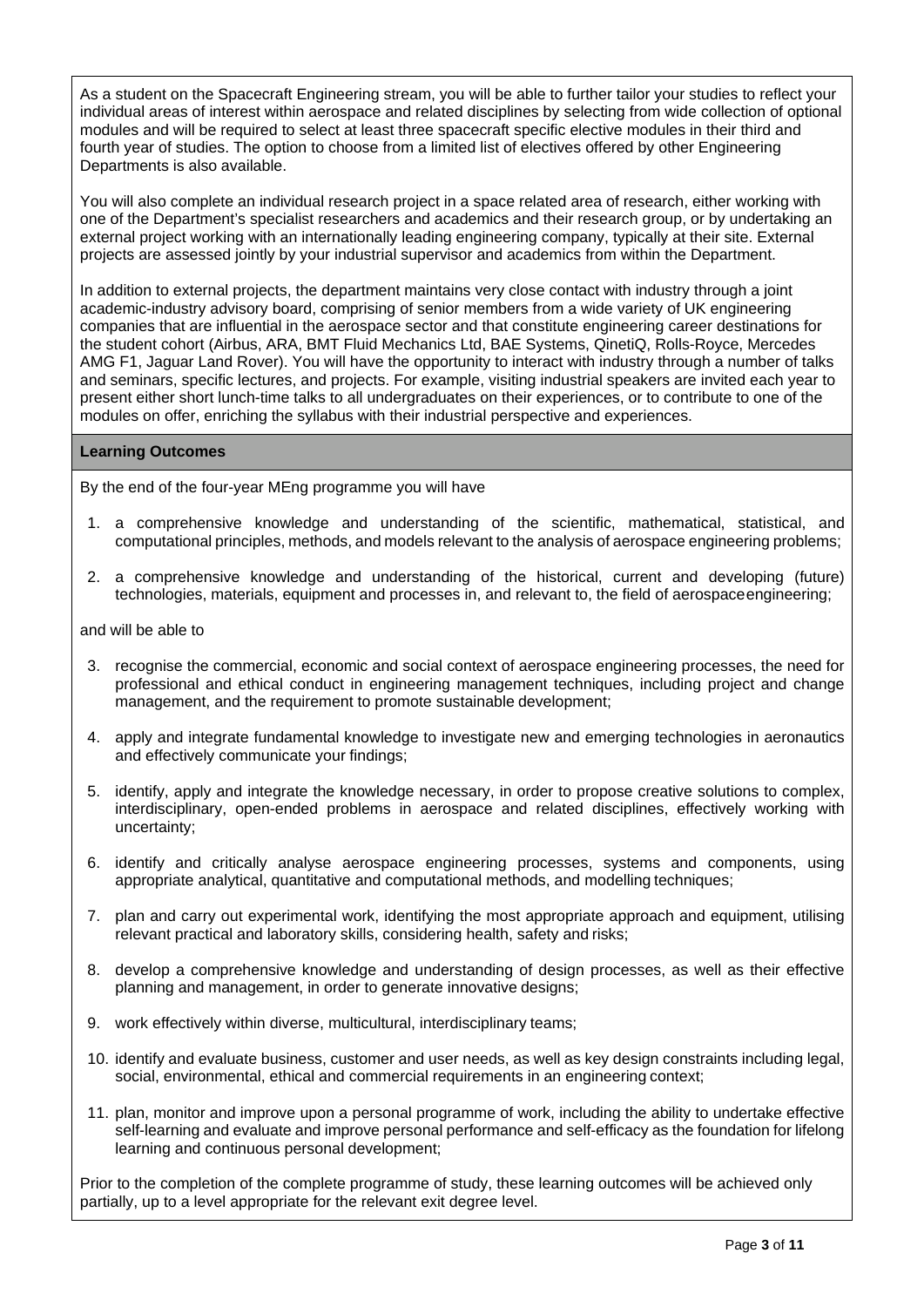The Imperial Graduate Attributes are a set of core competencies which we expect students to achieve through completion of any Imperial College degree programme. The Graduate Attributes are available at: [www.imperial.ac.uk/students/academic-support/graduate-attributes](http://www.imperial.ac.uk/students/academic-support/graduate-attributes)

| <b>Entry Requirements</b>    |                                                                                                                                                                                                              |
|------------------------------|--------------------------------------------------------------------------------------------------------------------------------------------------------------------------------------------------------------|
| Academic Requirement         | Internal transfer only from the H401 programme at the end of the<br>second year. Further information available at<br>http://www.imperial.ac.uk/aeronautics/study/ug/current-<br>students/programme-transfer/ |
| Non-academic Requirements    | None                                                                                                                                                                                                         |
| English Language Requirement |                                                                                                                                                                                                              |
| Admissions Test/Interview    |                                                                                                                                                                                                              |

The programme's competency standards documents can be found at: [https://www.imperial.ac.uk/media/imperial](https://www.imperial.ac.uk/media/imperial-college/faculty-of-engineering/aeronautics/Competency-Standards.pdf)[college/faculty-of-engineering/aeronautics/Competency-Standards.pdf](https://www.imperial.ac.uk/media/imperial-college/faculty-of-engineering/aeronautics/Competency-Standards.pdf)

# **Learning & Teaching Approach**

#### **Learning and Teaching Delivery Methods**

You will be introduced to core knowledge primarily through large class sessions, ranging in format from traditional lectures to more active learning sessions, where you are required to self-study assigned materials ahead of the session and build on that knowledge in subsequent reinforcement and guided problem-solving sessions. The department will provide you with an iPad electronic note-taking and e-reading device, which will further be used to support your learning through digital tools such as in-class Q&A sessions, visualisations and interactive lecture notes.

You will be expected to spend significant further time (approximately 3-4 hours for every timetabled contact hour) working independently and with peers, reviewing lecture notes, lecture video recordings, books, journal papers, e-learning materials and solving problem sets.

Each of the first three years of study features several laboratory exercises and design projects, carried out in small groups of 3-6 students. As you progress to higher years these exercises will become increasingly complex and less guided, moving from passive demonstrations to active learning exercises where you will explore possible options, consider constraints and develop your own knowledge, supported by the teaching staff and graduate teaching assistants. This culminates in the third year Group Design Project exercise, where you will work in a team of approximately 20 students to complete a novel clean-sheet vehicle design to meet client specifications, and the fourth year where you will work under the guidance and supervision of a member of the teaching staff to complete your individual research project.

Professional skills, such as technical report writing and presenting, are cultivated in the first years of study through small group coaching and further developed in subsequent years through both individual and teambased coursework assignments. Drafting of engineering drawings using computational tools and computer programming are further taught in an active manner, through guided large class tutorial sessions, supported by the teaching staff and graduate teaching assistants.

#### **Overall Workload**

Your overall workload consists of face-to-face sessions and independent learning. While your actual contact hours may vary according to the optional modules you choose to study, the following gives an indication of how much time you will need to allocate to different activities at each level of the programme. At Imperial, each [ECTS credit](https://www.imperial.ac.uk/study/ug/apply/our-degrees/) taken equates to an expected total study time of 25 hours. Therefore, the expected total study time is 1,500 hours per year for an average student.

The Aeronautics department expects you to allocate approximately 4 hours in self-study for every hour spent in lectures for a typical lecture-based module.

- In the first two years of your studies (Level 4 & 5) you will spend 15% of your time in large class lectures and workshops (215 hours) with a further 7% of your time in small-class tutorials or lab practicals (105 hours).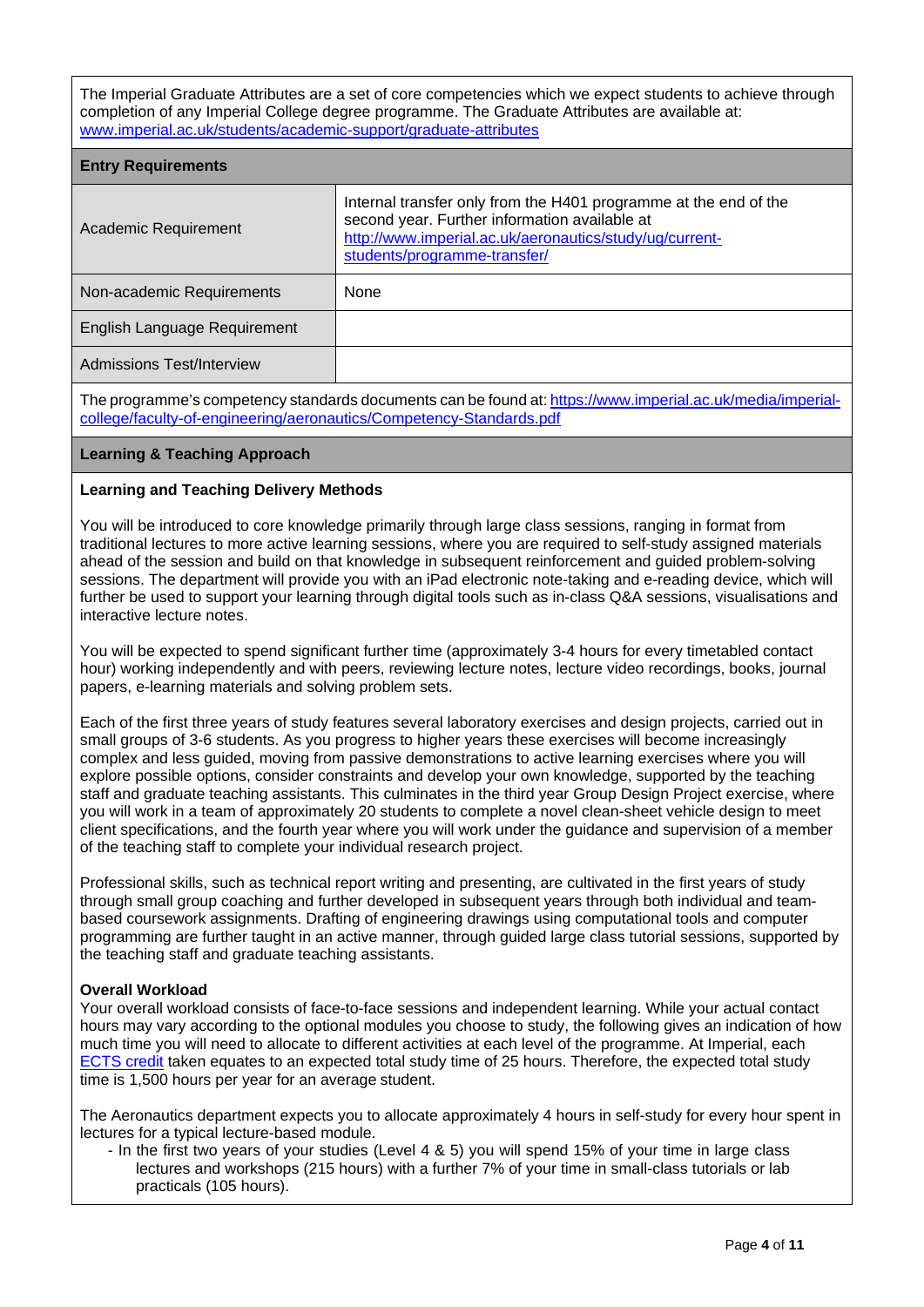- In the third year (Level 6), 15% of your total time will be spent in lectures, tutorials and lab practicals and 45% of your time in self-study supporting these modules. A further 40% of your time will be spent on team-based project work, involving self-study, project meetings, and collaborative work.
- In the fourth year (Level 7) the pattern of work is greatly dependent on your selected elective modules, however on average you can expect to spend about 125 hours in lectures and tutorials with a further 1350 hours, over three terms, being devoted to self-directed research work for your Individual Project.

# **Assessment Strategy**

#### Assessment Methods

The Aeronautics Department aims to employ assessment both to test your achievement of module objectives, referred to as summative assessment, and as a method of enhancing learning, developing skills and applying knowledge through assessment, referred to as formative assessment.

A variety of formative and summative assessment methods are utilised in this programme. Written examinations are utilised for modules where theoretical knowledge and its application within a disciplinary setting is introduced. In addition to a final summative assessment, such modules will typically offer opportunities for you and your instructors to assess your level of understanding and progress by completing in-class or online formative progress tests.

Laboratory and design exercises are assessed through a variety of methods such as coursework in the form of:

- Progress reports
- Laboratory reports
- Individual and group project reports
- Engineering drawings
- Peer-assessment
- Computer programming submissions
- Research theses

and practicals such as:

- Oral presentations
- Poster presentations
- Oral examinations
- Laboratory skills assessments.

The breakdown of summative assessment for each year of the programme is indicated below.

|            | Year 1     | Year 2 | Year 3* | Year 4* |
|------------|------------|--------|---------|---------|
| Coursework | <b>20%</b> | 28%    | 37%     | 35%     |
| Practical  | 9%         | 8%     | 21%     | 23%     |
| Exams      | 71%        | 64%    | 42%     | 42%     |

\*Note that figures for years 3 and 4 are approximate due to the varying assessment of elective modules

#### Academic Feedback Policy

Feedback is an essential part of learning and the Department gives high priority to the timeliness and quality of feedback offered to you on all modules. The primary purpose of feedback is to assist learning and the development of skills, by highlighting strengths and weaknesses on one hand, and by identifying actions for improvement on the other. It is not meant to exclusively provide justification for assessment results. It is important to recognise that: 1) feedback comes in various forms and 2) feedback requires your active engagement.

Feedback will be provided for all assessments carried out as part of this programme. For examinations, a written examiner's report, commenting and providing quantitative information on the performance of the entire cohort, detailing common mistakes, and highlighting alternate approaches to the published solution, will be made available. For minor pieces of coursework, written feedback will be provided within two working weeks of submission. For major, final, pieces of coursework, feedback will be provided ahead of the next opportunity where said feedback will be of use to you.

All modules will further aim to provide you with the opportunity to receive feedback ahead of any major summative assessment. Such feedback may be provided in the form of in-class progress tests, online self-assessment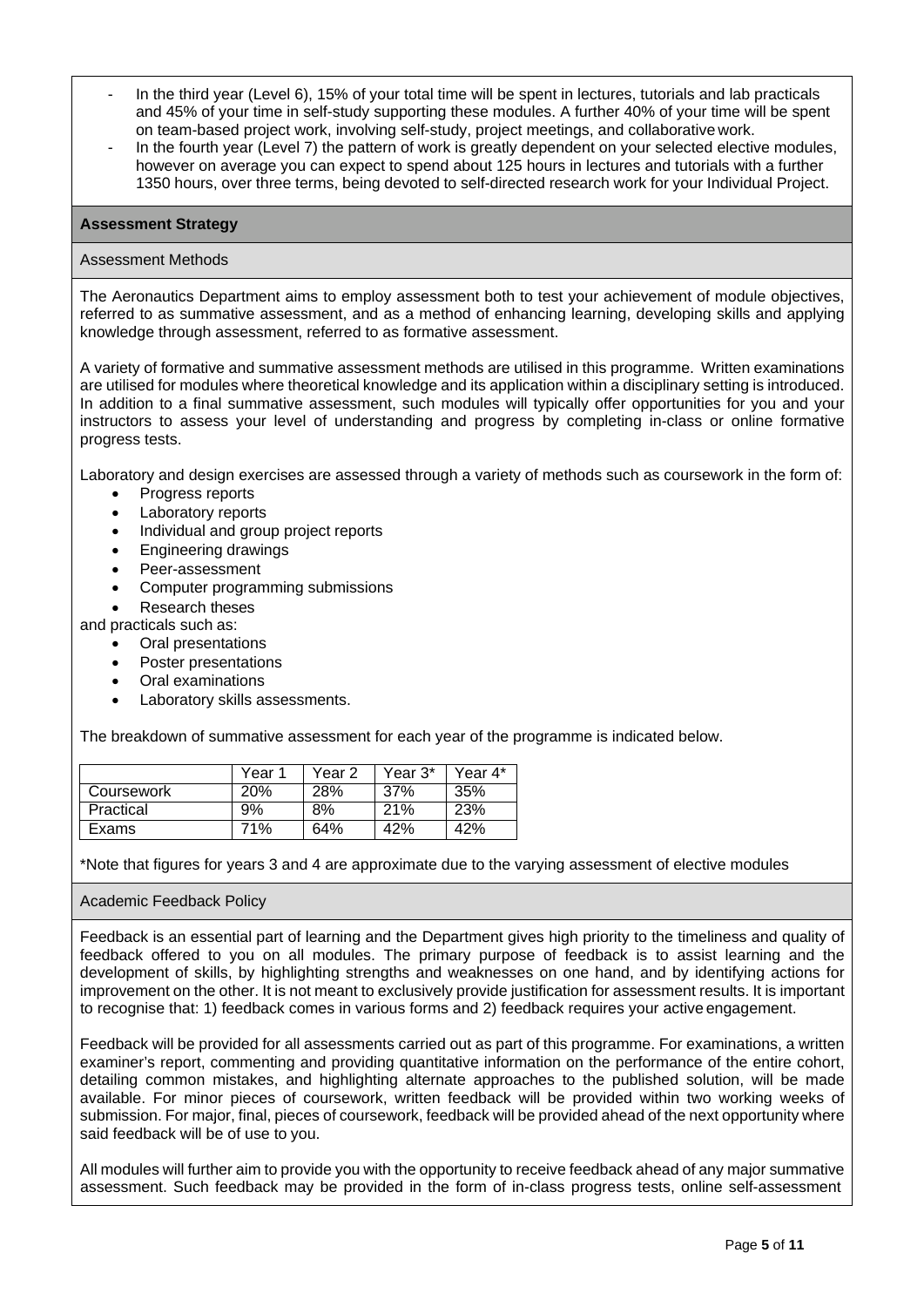exercises, tutorial sheets, etc. Where possible, as in the case of in-class tutorial sessions, oral examinations and poster sessions, oral feedback will be provided immediately by tutors or assessors.

You should keep in mind that not all feedback is structured, and important feedback may be obtained from selfreflection on your progress to date, from peers when studying or working together in a team, in dialogue with a lecturer or teacher in or outside of a tutorial, class or laboratory, or by email.

The College's Policy on Academic Feedback and guidance on issuing provisional marks to students is available at: [www.imperial.ac.uk/about/governance/academic-governance/academic-policy/exams-and-assessment/](http://www.imperial.ac.uk/about/governance/academic-governance/academic-policy/exams-and-assessment/)

#### Re-sit Policy

The College's Policy on Re-sits is available at: [www.imperial.ac.uk/student-records-and-data/for-current](http://www.imperial.ac.uk/student-records-and-data/for-current-students/undergraduate-and-taught-postgraduate/exams-assessments-and-regulations/)[students/undergraduate-and-taught-postgraduate/exams-assessments-and-regulations/](http://www.imperial.ac.uk/student-records-and-data/for-current-students/undergraduate-and-taught-postgraduate/exams-assessments-and-regulations/)

# Mitigating Circumstances Policy

The College's Policy on Mitigating Circumstances is available at: [www.imperial.ac.uk/student-records-and](http://www.imperial.ac.uk/student-records-and-data/for-current-students/undergraduate-and-taught-postgraduate/exams-assessments-and-regulations/)[data/for-current-students/undergraduate-and-taught-postgraduate/exams-assessments-and-regulations/](http://www.imperial.ac.uk/student-records-and-data/for-current-students/undergraduate-and-taught-postgraduate/exams-assessments-and-regulations/)

| <b>Additional Programme Costs</b>                 |                    |                     |  |  |
|---------------------------------------------------|--------------------|---------------------|--|--|
| Description                                       | Mandatory/Optional | Approximate<br>cost |  |  |
| National Flying Laboratory flight-testing course  | Optional           | £50                 |  |  |
| Insurance cover for provided tablet & accessories | Optional           | £40 per annum       |  |  |

**Important notice**: The Programme Specifications are the result of a large curriculum and pedagogy reform implemented by the Department and supported by the Learning and Teaching Strategy of Imperial College London. The modules, structure and assessments presented in this Programme Specification are correct at time of publication but might change as a result of student and staff feedback and the introduction of new or innovative approaches to teaching and learning. You will be consulted and notified in a timely manner of any changes to this document.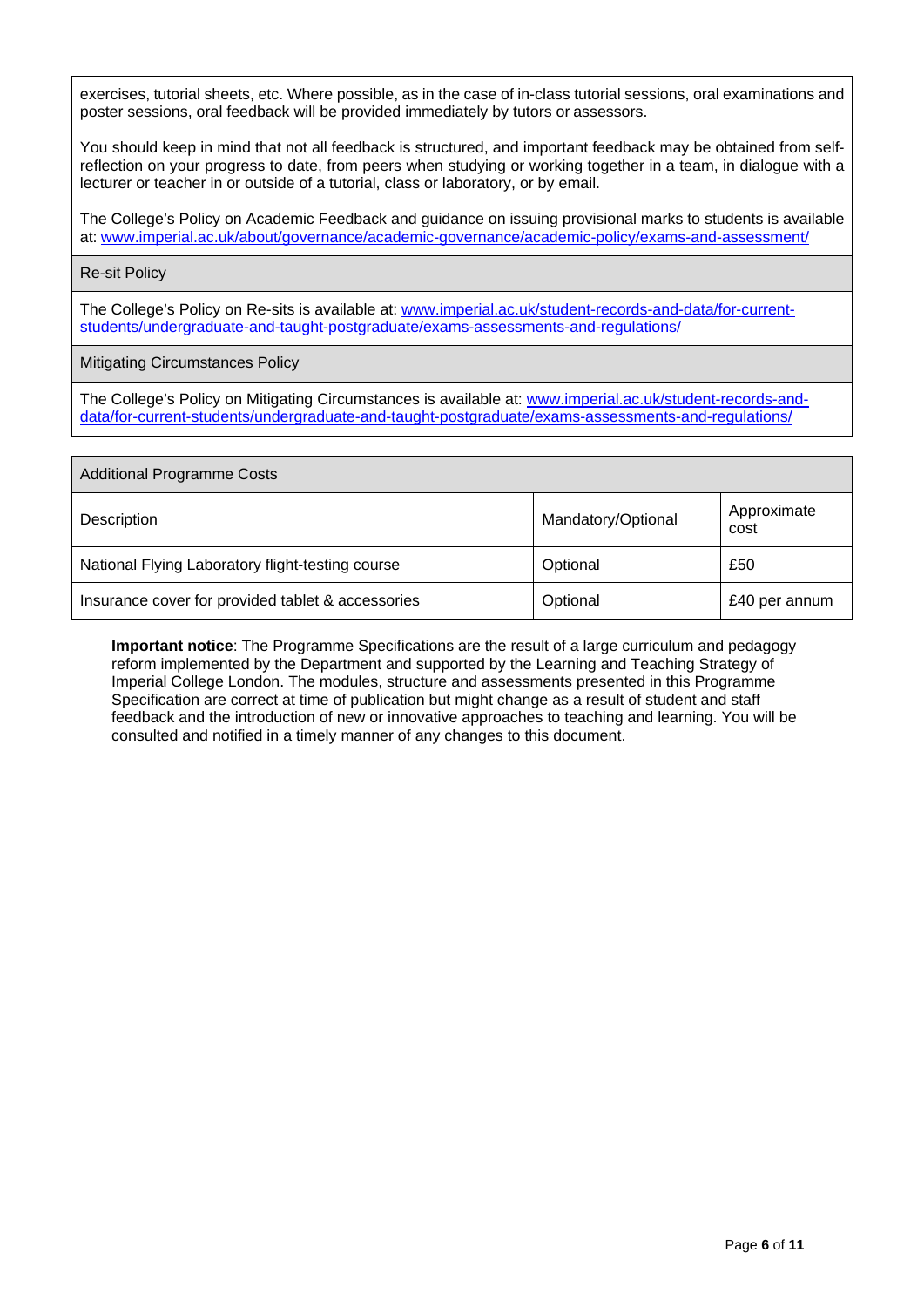| Programme Structure <sup>1</sup> |                                                          |                   |       |                     |         |
|----------------------------------|----------------------------------------------------------|-------------------|-------|---------------------|---------|
|                                  | Year 1 - FHEQ Level 4 - Students study all core modules. |                   |       |                     |         |
| Code                             | <b>Module Title</b>                                      | Core/<br>Elective | Group | Term                | Credits |
| AERO40001                        | Aerodynamics 1                                           | Core              | N/A   | 1                   | 7.5     |
| AERO40008                        | <b>Structures 1</b>                                      | Core              | N/A   | $\overline{2}$      | 7.5     |
| AERO40006                        | <b>Mathematics 1</b>                                     | Core              | N/A   | $1 - 2$             | 7.5     |
| AERO40007                        | Mechanics                                                | Core              | N/A   | 1                   | 7.5     |
| AERO40009                        | Thermodynamics and Heat Transfer                         | Core              | N/A   | 2                   | 5       |
| AERO40005                        | Materials 1                                              | Core              | N/A   | 1                   | 5       |
| AERO40002                        | Introduction to Aerospace                                | Core              | N/A   | 2                   | 5       |
| AERO40003                        | <b>Computing and Numerical Methods 1</b>                 | Core              | N/A   | $1 - 2$             | 5       |
| AERO40004                        | <b>Engineering Practice 1</b>                            | Core              | N/A   | $1 - 3$             | 10      |
|                                  |                                                          |                   |       | <b>Credit Total</b> | 60      |
|                                  | Year 2 - FHEQ Level 5 - Students study all core modules. |                   |       |                     |         |
| Code                             | <b>Module Title</b>                                      | Core/<br>Elective | Group | Term                | Credits |
| AERO50001                        | Aerodynamics 2                                           | Core              | N/A   | 1                   | 7.5     |
| AERO50008                        | Structures 2                                             | Core              | N/A   | 1                   | 7.5     |
| AERO50006                        | Mathematics 2                                            | Core              | N/A   | $1 - 2$             | 7.5     |
| AERO50007                        | Mechatronics                                             | Core              | N/A   | $\overline{2}$      | 5       |
| AERO50009                        | Propulsion and Turbomachinery                            | Core              | N/A   | $\overline{2}$      | 5       |
| AERO50005                        | Materials 2                                              | Core              | N/A   | $\mathbf{1}$        | 5       |
| AERO50002                        | <b>Flight Dynamics and Control</b>                       | Core              | N/A   | $\overline{2}$      | 5       |
| AERO50003                        | <b>Computing and Numerical Methods 2</b>                 | Core              | N/A   | $1 - 2$             | 5       |
| AERO50004                        | Engineering Practice 2 - Technical                       | Core              | N/A   | 3                   | 7.5     |
| AERO50010                        | Engineering Practice 2 - Project Development             | Core              | N/A   | $\overline{2}$      | 5       |
|                                  |                                                          |                   |       | <b>Credit Total</b> | 60      |

<span id="page-6-0"></span><sup>1</sup>**Core** modules are those which serve a fundamental role within the curriculum, and for which achievement of the credits for that module is essential for the achievement of the target award. Core modules must therefore be taken and passed in order to achieve that named award. **Compulsory** modules are those which are designated as necessary to be taken as part of the programme syllabus. Compulsory modules can be compensated. **Elective** modules are those which are in the same subject area as the field of study and are offered to students in order to offer an element of choice in the curriculum and from which students are able to select. Elective modules can be compensated.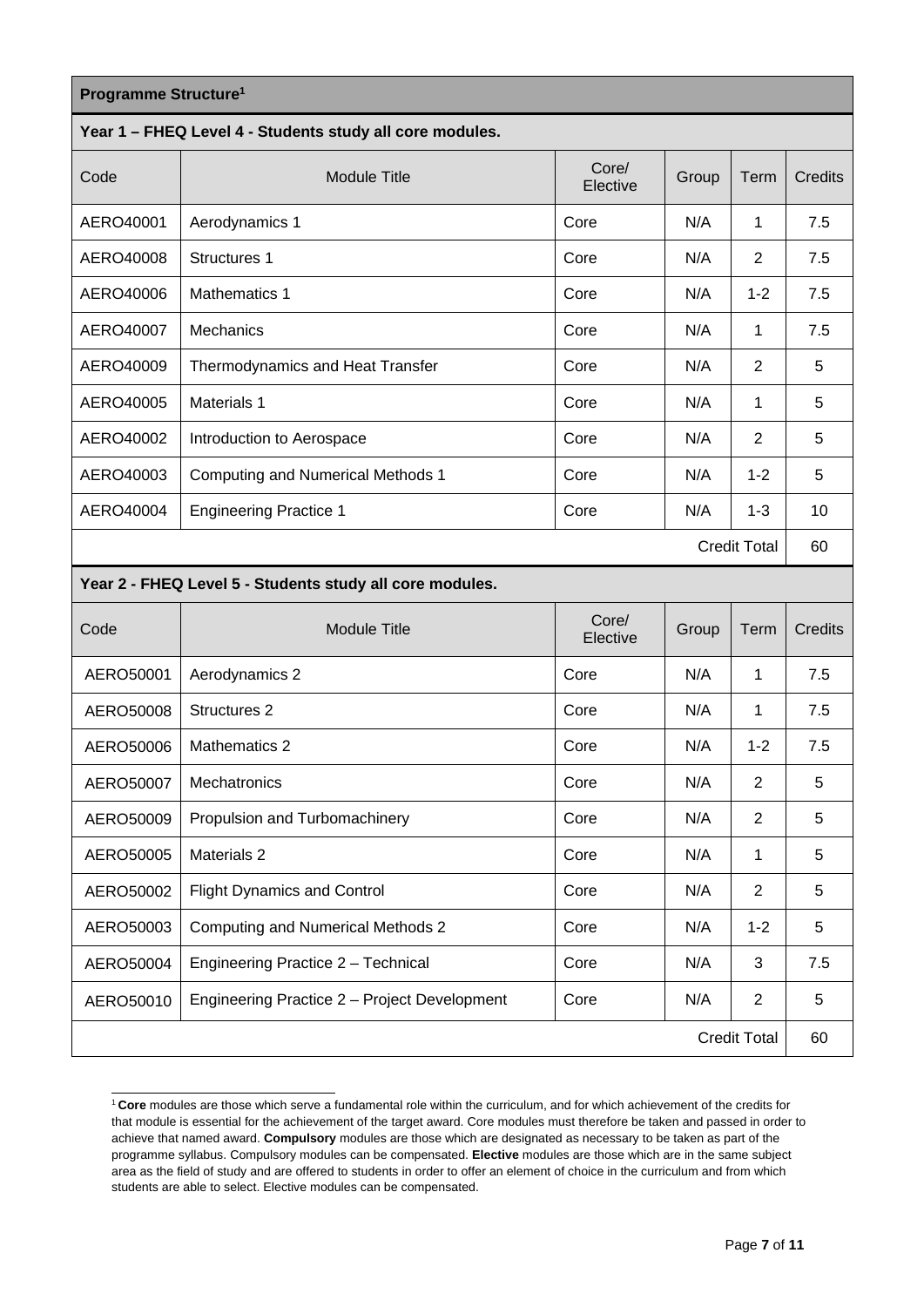# **Year 3 - FHEQ Level 6**

**Students study all core modules. Students must choose two elective modules from group S and one module from the list of available I-Explore modules. Please note that all elective modules are FHEQ Level 7**

| Code      | <b>Module Title</b>          | Core/<br>Elective | Group | Term                | Credits |
|-----------|------------------------------|-------------------|-------|---------------------|---------|
| AERO60001 | Aerodynamics 3               | Core              | N/A   | 1                   | 7.5     |
| AERO60008 | Structures 3                 | Core              | N/A   | 1                   | 7.5     |
| AERO60007 | <b>Control Systems</b>       | Core              | N/A   | 2                   | 5       |
| AERO60002 | Aerospace Vehicle Design     | Core              | N/A   | $1 - 2$             | 10      |
| AERO60004 | Group Design Project         | Core              | N/A   | 3                   | 15      |
| AERO70019 | <b>Spacecraft Systems</b>    | Elective          | S     | 2                   | 5       |
| AERO70018 | <b>Spacecraft Structures</b> | Elective          | S     | 1                   | 5       |
| AERO70016 | <b>Orbital Mechanics</b>     | Elective          | S     | $\overline{2}$      | 5       |
|           | I-Explore (Level 6)          | Compulsory        | N/A   | 1,2                 | 5       |
|           |                              |                   |       | <b>Credit Total</b> | 60      |

#### **Year 4 - FHEQ Level 7**

**Students study all core modules. Students must choose five optional modules. At least one module from group S must be selected. Elective choices/availability will be dependent on timetable constraints. Modules selected in Year 3, may not be chosen in Year 4.**

| Code      | <b>Module Title</b>                                        | Core/<br>Elective | Group | Term    | Credits |
|-----------|------------------------------------------------------------|-------------------|-------|---------|---------|
| AERO70001 | <b>Individual Project</b>                                  | Core              | N/A   | $1 - 3$ | 35      |
| AERO70019 | <b>Spacecraft Systems</b>                                  | Elective          | S     | 2       | 5       |
| AERO70018 | <b>Spacecraft Structures</b>                               | Elective          | S     | 1       | 5       |
| AERO70005 | Aerothermodynamics of Launchers and Re-Entry<br>Vehicles   | Elective          | S     | 1       | 5       |
| AERO70016 | <b>Orbital Mechanics</b>                                   | Elective          | S     | 2       | 5       |
| AERO70010 | <b>Finite Elements</b>                                     | Elective          |       | 1       | 5       |
| AERO70020 | Advanced Fluid Dynamics and Fluid-Structure<br>Interaction | Elective          |       | 1       | 5       |
| AERO70015 | Mathematics 3                                              | Elective          |       | 2       | 5       |
| AERO70013 | Turbulence and Turbulence Modelling                        | Elective          |       | 1       | 5       |
| AERO70008 | <b>Computational Fluid Dynamics</b>                        | Elective          |       | 1       | 5       |
| AERO70009 | <b>Computational Mechanics</b>                             | Elective          |       | 2       | 5       |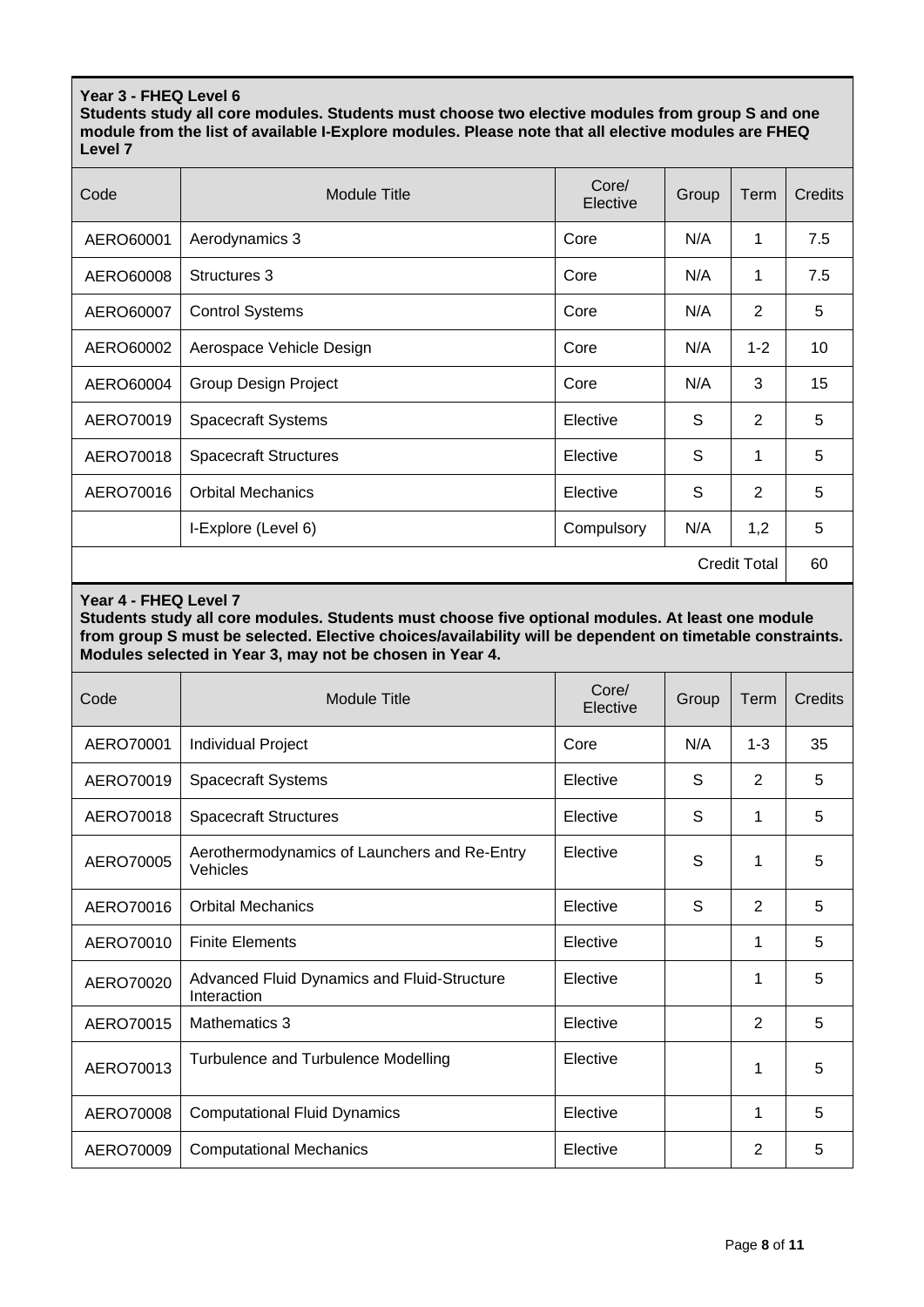| AERO70003           | <b>Advanced Propulsion</b>                      | Elective |  | 2   | 5 |
|---------------------|-------------------------------------------------|----------|--|-----|---|
| AERO70012           | Innovation Management                           | Elective |  | 1   | 5 |
| AERO70002           | <b>Advanced Manufacturing</b>                   | Elective |  | 1   | 5 |
| AERO70011           | <b>High Performance Computing</b>               | Elective |  | 2   | 5 |
| AERO70006           | Applications of Fluid Dynamics                  | Elective |  | 1   | 5 |
| AERO70007           | Applied Computational Aerodynamics              | Elective |  | 1   | 5 |
| AERO70014           | <b>Lightweight Structures</b>                   | Elective |  | 1   | 5 |
| AERO70004           | Aeroelasticity                                  | Elective |  | 2   | 5 |
|                     | Optimisation (IDX)                              | Elective |  | 1   | 5 |
|                     | Design for Additive Manufacturing (IDX)         | Elective |  | 2   | 5 |
| AERO70032           | Flow Instability and Transition                 | Elective |  | 2   | 5 |
| AERO70026           | Artificial Intelligence for Aerospace Engineers | Elective |  | 2   | 5 |
|                     | BPES / Horizons (level 6 or 7)                  | Elective |  | 1/2 | 5 |
| <b>Credit Total</b> |                                                 |          |  |     |   |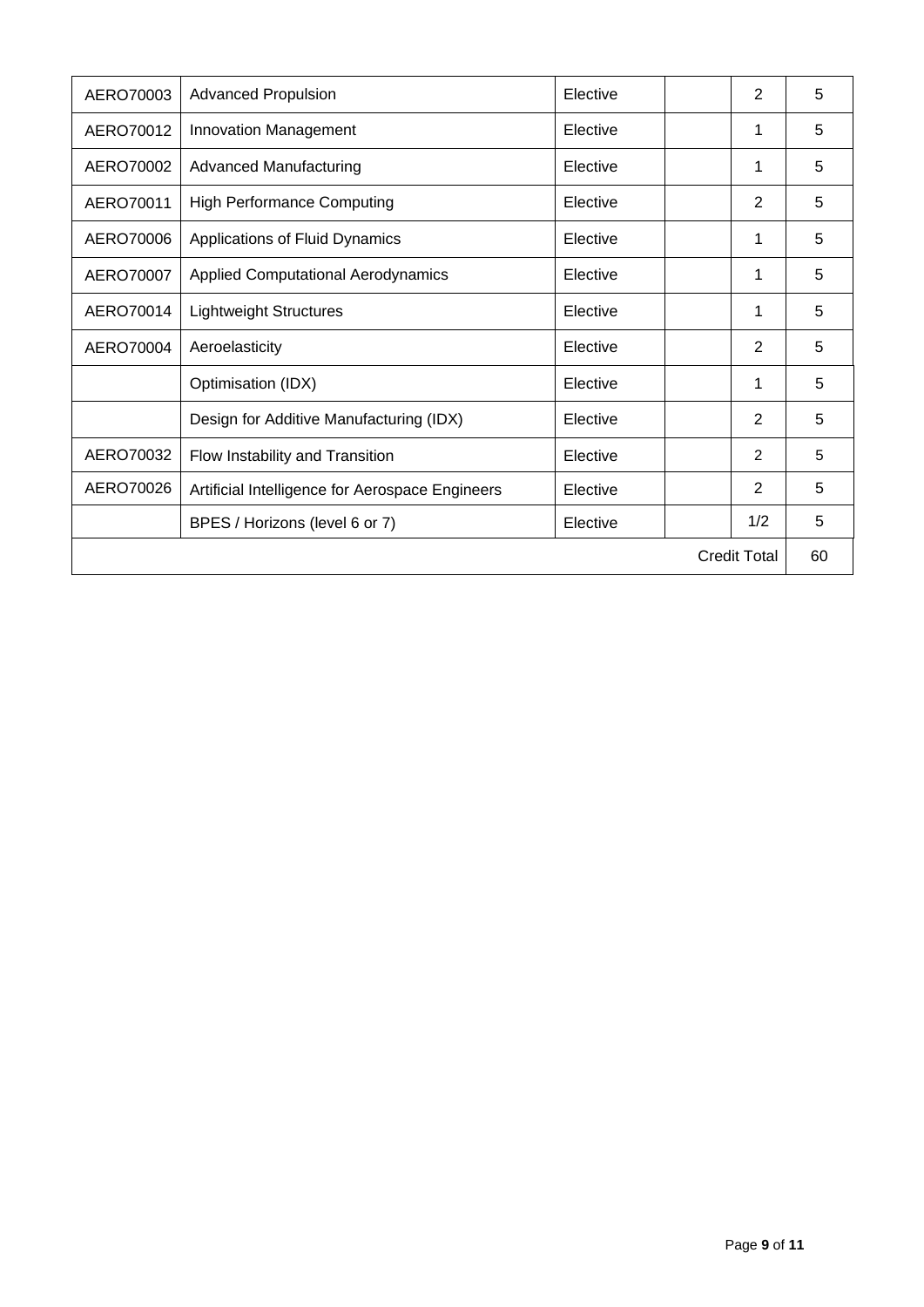# Progression and Classification

## **Progression**

In order to progress to the next level of study, you must have passed all modules (equivalent to 60 ECTS) in the current level of study at first attempt, at resit or by a compensated pass.

The overall weighted average for each year must be 40.00%, including where a module(s) has been compensated, in order for you to progress to the next year of the programme.

# **Classification**

The marks from modules in each year contribute towards the final degree classification.

In order to be considered for an award, you must have achieved the minimum number of credits at the required levels prescribed for that award and met any programme specific requirements as set out in the Programme Specification.

Your classification will be determined through:

- i) Aggregate Module marks for all modules
- ii) Year Weightings

For this award, Year One is weighted at 7.50%, Year Two at 20.00%, and Years Three and Four at 36.25% each.

The College sets the class of undergraduate degree that may be awarded as follows:

- i) First 70.00% or above for the average weighted module results
- ii) Upper Second 60.00% or above for the average weighted module results
- iii) Lower Second 50.00% or above for the average weighted module results
- iv) Third 40.00% or above for the average weighted module results

Please find the full Academic Regulations at [https://www.imperial.ac.uk/about/governance/academic](https://www.imperial.ac.uk/about/governance/academic-governance/regulations/)[governance/regulations/. P](https://www.imperial.ac.uk/about/governance/academic-governance/regulations/)lease follow the prompts to find the set of regulations relevant to your programme of study.

Programme Specific Regulations

As an accredited degree, students on this programme are subject to the standards set by the Engineering Council in relation to compensation: a maximum of 15 ECTS credits can be compensated across the entire programme.

Students who have failed to progress to the following year due to failing a module at first attempt, in the absence of any mitigating circumstances, will typically be:

- offered a re-assessment opportunity of a failed module if they have passed more than 45 ECTS credits in that year of the programme;
- required to re-sit the year if having failed more than 15 ECTS but less than 30 ECTS credits in that year of the programme;
- asked to withdraw from the programme if having failed more than 30 ECTS in that year of the programme.